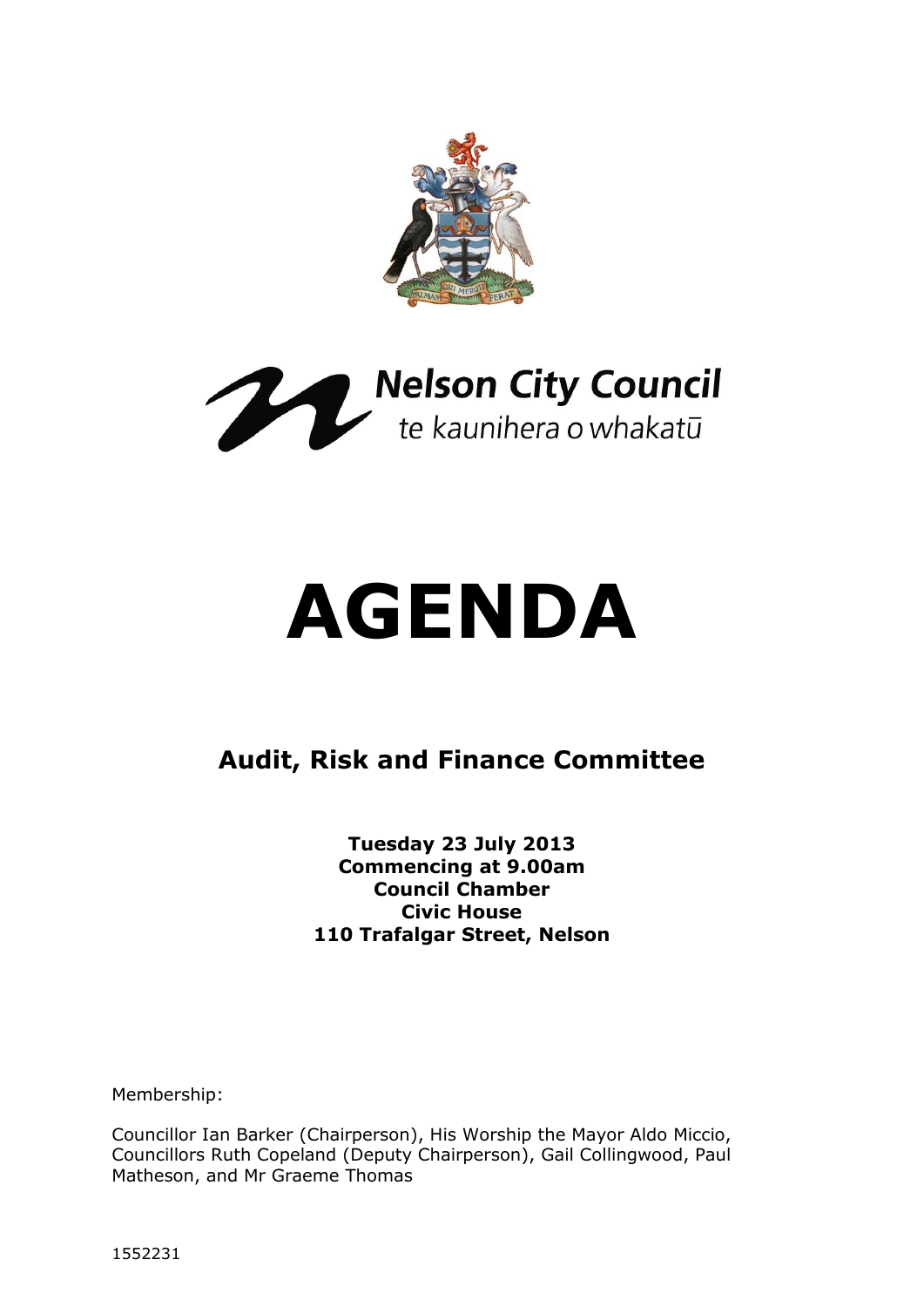

#### **23 July 2013**

1552231

Page No.

# **Apologies**

#### **1. Interests**

- 1.1 Updates to the Interests Register
- 1.2 Identify any conflicts of interest in the agenda

# **2. Confirmation of Order of Business**

## **3. Confirmation of Minutes – 18 June 2013 4-6**

Document number 1538456

Recommendation

*THAT the minutes of the meeting of the Audit, Risk and Finance Committee, held on 18 June 2013, be confirmed as a true and correct record.*

## **4. Status Report – Audit, Risk and Finance**

There are currently no items on the status report.

## **5. Finance Report for the Period Ending 31 May 2013 7-27**

Document number 1545011

Recommendation

*THAT the Finance Report for the Period Ending 31 May 2013 (1545011) and its attachments (1542786, 1547275, 1545455 and 1234107) be received and the variations noted.*